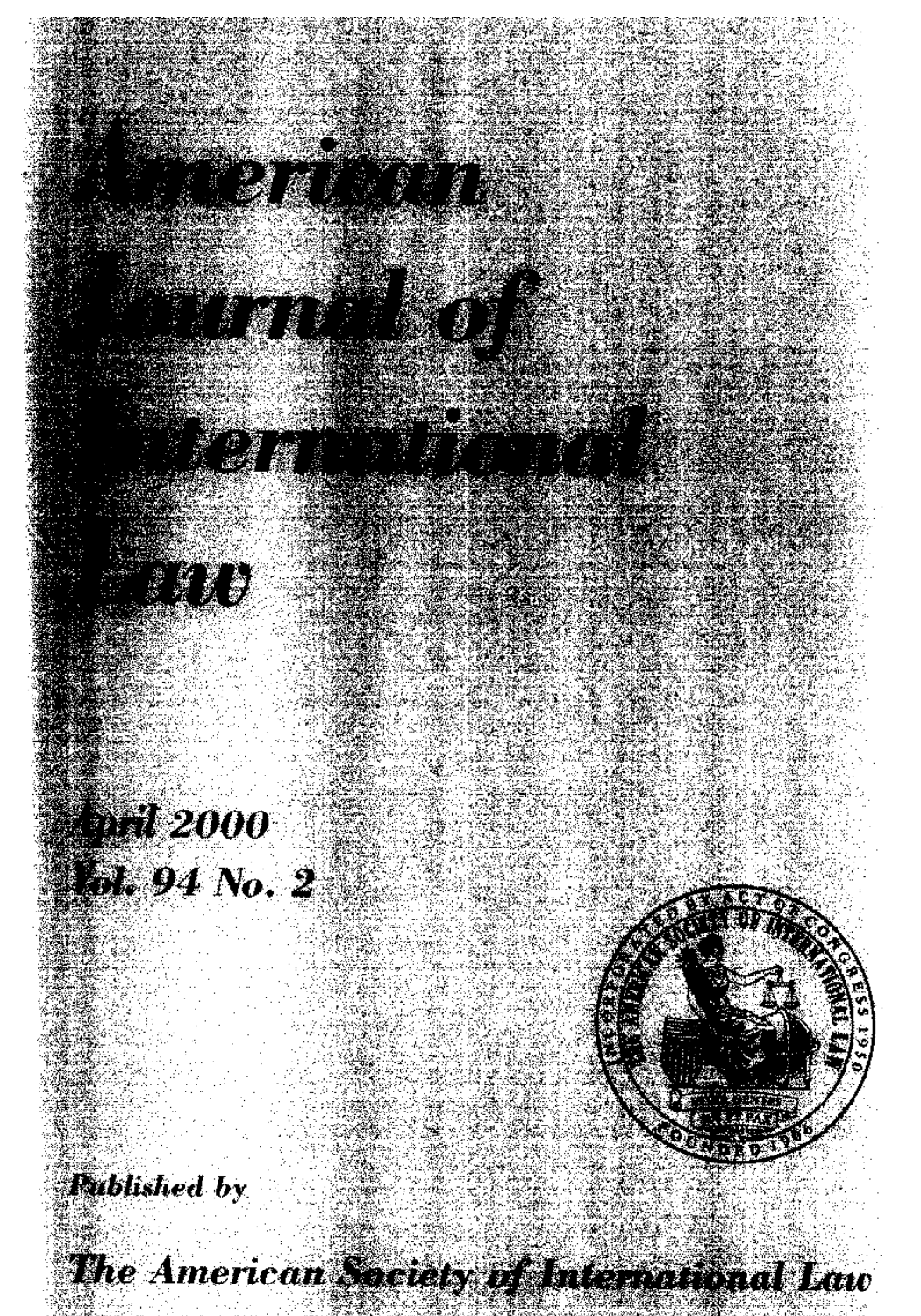# **AMERICAN JOURNAL OF INTERNATIONAL LAW**

#### VOL. **94 April 2000**

## **CONTENTS**

# **Hie Humanization of Humanitarian Law** *Theodor Meron*

Human rights law and the principles of humanity have fostered some welcome developments in the law of war: reciprocity requirements have been reduced, accountability has been increased, and procedures for lawmaking and interpretation have been improved. The author concludes, however, that tempering the harshness of the law of war with human rights values alone will be limited by the present parameters of humanitarian law and the prevailing societal values.

#### **Temporary Protection of Refugees: Elements of a Formalized Regime**

*Joan Fitzpatrick* 279

**PAGE** 

As the 1951 Refugee Convention has fallen into disfavor, different forms of temporary protection have been extended to forced migrants, especially from Bosnia-Herzegovina and Kosovo, as a substitute for refugee status. But the conflicting functions of temporary protection and competing motives of its proponents impede its development. Its content is being clarified in the European Union's move to address temporary protection under the Treaty of Amsterdam. Agreement on sharing responsibility for its implementation will likely be delayed.

## **Notes and Comments**

| Controlling Interlocutory Aspects of Proceedings in the International Court of |
|--------------------------------------------------------------------------------|
| 307<br>Shabtai Rosenne                                                         |
| The Emerging Mental Incapacity Defense in International Criminal Law:          |
| 317<br>Peter Krug                                                              |
| Enforcement and Countermeasures in the WTO: Rules are Rules—Toward a           |
| 335<br>Joost Pauwelyn                                                          |
|                                                                                |

# **Contemporary Practice** of **the United States Relating to International Law**

*Edited by* Sean D. Murphy

| Payment of U.S. Arrears to the United Nations                                                | 348             |
|----------------------------------------------------------------------------------------------|-----------------|
| Senator Helms Addresses UN Security Council                                                  | 350             |
| U.S. Reaction to Military Coup in Pakistan                                                   | 354             |
| Reaction to Right-Wing Party's Joining Austrian Government<br>Coalition<br>U.S.              | 356             |
| United States Submits First Report to the UN Committee Against Torture                       | $35^{1/2}$      |
| U.S. Implementation of WTO Turtle/Shrimp Decision                                            | 361             |
| U.S. Sanctions Against International Narcotics Traffickers                                   | 36 <sup>6</sup> |
| Foreign<br><i><b>Organizations</b></i><br>Designation<br>Terrorist<br>U.S.<br>οf             | 36f             |
| Efforts to Obtain Custody of Osama Bin Laden                                                 | 36(             |
| U.S. Assistance Regarding Information on Former Chilean President Pinochet                   | 361             |
| Support for Sierra Leone Peace Agreement Involving<br>U.<br>S.<br>$\boldsymbol{A}$<br>mnesty | 36'             |
| U.S. Opposition to World Bank Financing of Relocating Chinese Farmers in Tibet               | -37             |
| Extension of U.S.-PRC Trade Relations; Support for PRC WTO Membership                        | 37              |
| Collapse of Efforts to Launch "Millennium" Round of Multilateral Trade Negotiations          | 37              |
| WTO Upholds U.S. Section 301 Trade Authority As GATT-Consistent                              | 37              |
| U.S.-Canada Sport Fishing and Tourism Trade Dispute                                          | $3^{1/2}$       |
| <i>Iran-U.S.</i> Claims Tribunal Appointing Authority                                        | 31              |